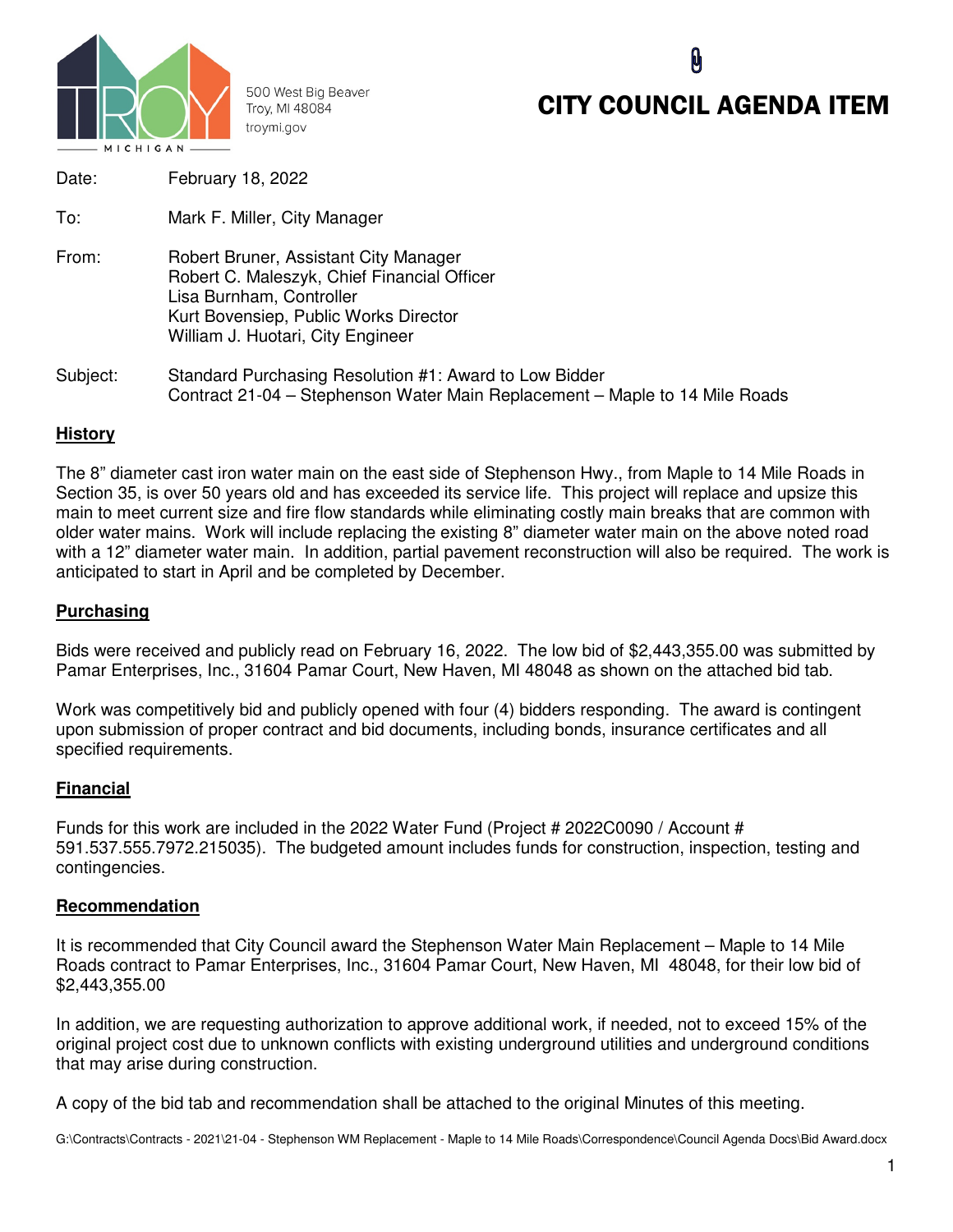### **Total Bid Amount**

| 1 Pamar Enterprises, Inc.   | \$ | 2,443,355.00   |
|-----------------------------|----|----------------|
| 2 F.D.M. Contracting, Inc.  | \$ | 2,486,500.00   |
| 3 Superior Excavating, Inc. | \$ | 2,498,698.75   |
| 4 DVM Utilities, Inc.       | S  | 2,749,057.00 * |

\* = Corrected By Engineer